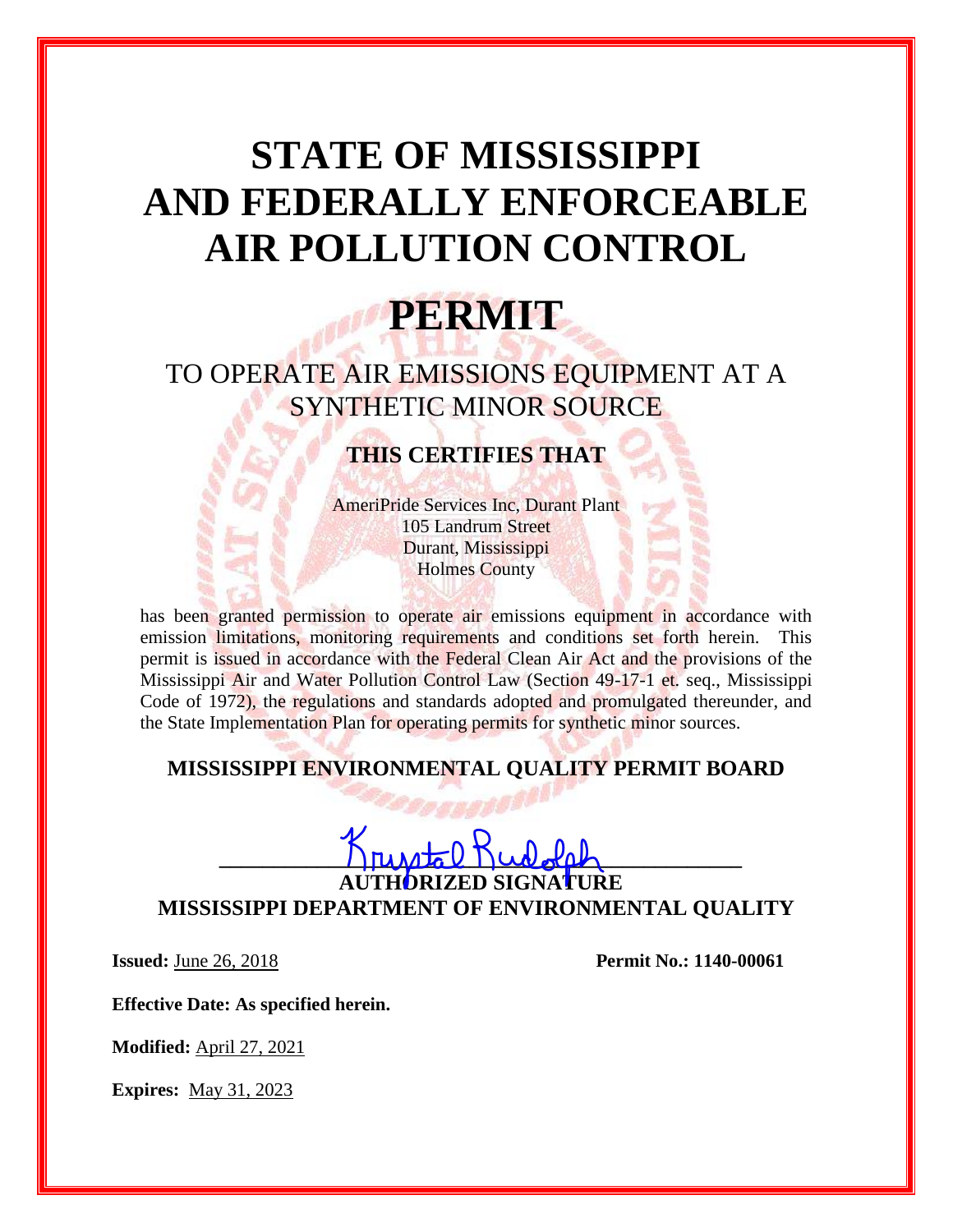#### **Section 1.**

#### **A. GENERAL CONDITIONS**

- 1. This permit is for air pollution control purposes only. (Ref.: 11 Miss. Admin. Code Pt. 2, R. 2.1.D.)
- 2. This permit is a Federally-approved permit to operate a synthetic minor source as described in 11 Miss. Admin. Code Pt. 2, R. 2.4.D.

(Ref.: 11 Miss. Admin. Code Pt. 2, R. 2.4.D.)

3. Any activities not identified in the application are not authorized by this permit.

(Ref.: Miss. Code Ann. 49-17-29 1.b)

4. The knowing submittal of a permit application with false information may serve as the basis for the Permit Board to void the permit issued pursuant thereto or subject the applicant to penalties for constructing or operating without a valid permit.

(Ref.: 11 Miss. Admin. Code Pt. 2, R. 2.2.B(5).)

5. The issuance of a permit does not release the permittee from liability for constructing or operating air emissions equipment in violation of any applicable statute, rule, or regulation of state or federal environmental authorities.

(Ref.: 11 Miss. Admin. Code Pt. 2, R. 2.2.B(7).)

6. It shall not be a defense for a permittee in an enforcement action that it would have been necessary to halt or reduce the permitted activity in order to maintain compliance with the conditions of this permit unless halting or reducing activity would create an imminent and substantial endangerment threatening the public health and safety of the lives and property of the people of this state.

(Ref.: 11 Miss. Admin. Code Pt. 2, R. 2.2.B(15)(a).)

7. The issuance of this permit does not convey any property rights in either real or personal property, or any exclusive privileges, nor does it authorize any injury to private property or any invasion of personal rights, nor any infringement of Federal, State or local laws or regulations.

(Ref.: 11 Miss. Admin. Code Pt. 2, R. 2.2.B(15)(c).)

- 8. The permittee shall allow the Mississippi Department of Environmental Quality Office of Pollution Control and the Mississippi Environmental Quality Permit Board and/or their authorized representatives, upon the presentation of credentials:
	- a. To enter upon the permittee's premises where an air emission source is located or in which any records are required to be kept under the terms and conditions of this permit, and
	- b. At reasonable times to have access to and copy any records required to be kept under the terms and conditions of this permit; to inspect any monitoring equipment or monitoring method required in this permit; and to sample any air emission.

(Ref.: Miss. Code Ann. 49-17-21)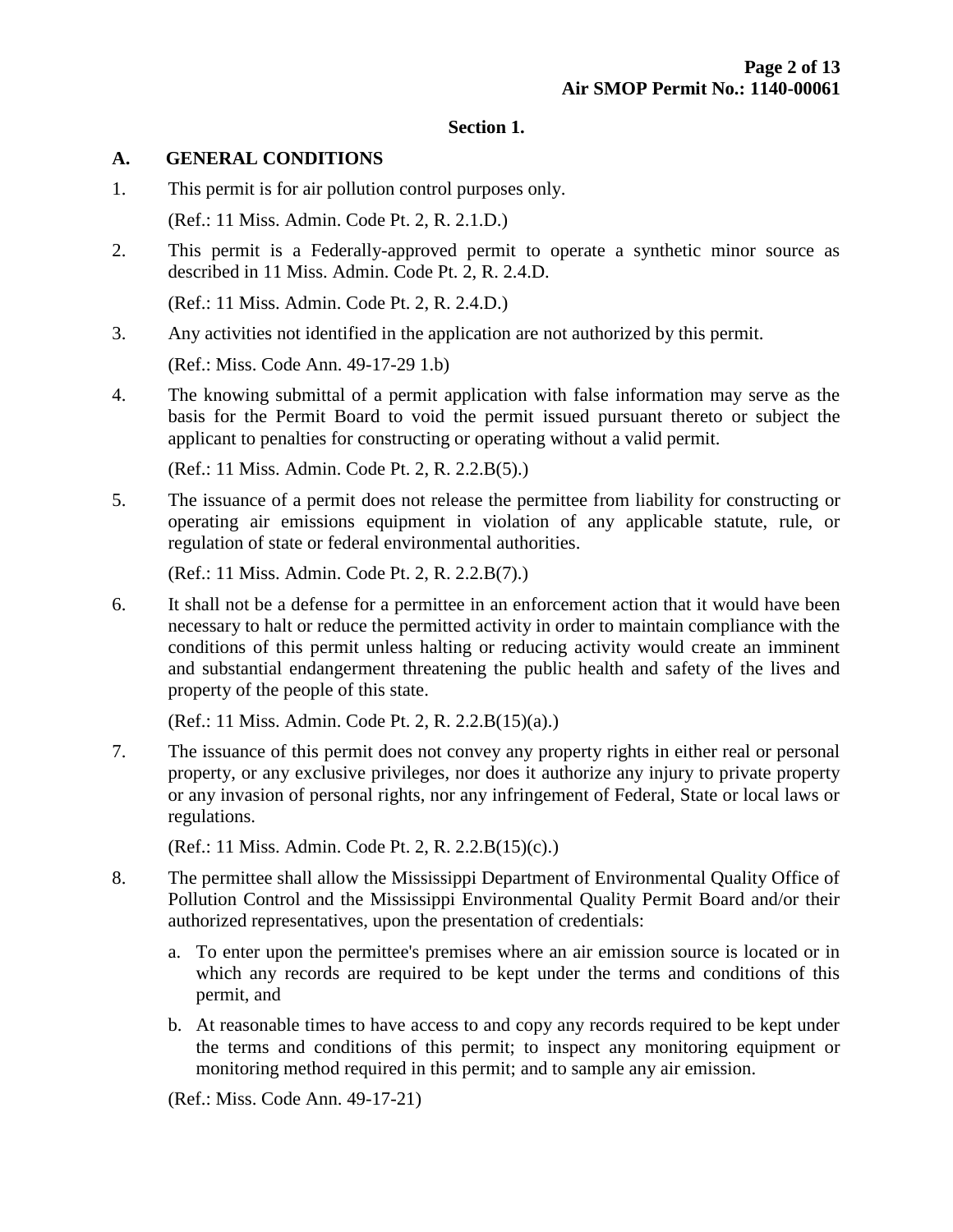9. Except for data determined to be confidential under the Mississippi Air & Water Pollution Control Law, all reports prepared in accordance with the terms of this permit shall be available for public inspection at the offices of the Mississippi Department of Environmental Quality Office of Pollution Control.

(Ref.: Miss. Code Ann. 49-17-39)

10. The provisions of this permit are severable. If any provision of this permit, or the application of any provision of this permit to any circumstances, is challenged or held invalid, the validity of the remaining permit provisions and/or portions thereof or their application to other persons or sets of circumstances, shall not be affected thereby.

(Ref.: 11 Miss. Admin. Code Pt. 2, R. 2.1.D(7).)

- 11. This permit does not authorize a modification as defined in Regulation 11 Miss. Admin. Code Pt. 2, Ch.2., "Permit Regulations for the Construction and/or Operation of Air Emission Equipment." A modification may require a Permit to Construct and a modification of this permit. Modification is defined as "Any physical change in or change in the method of operation of a facility which increases the actual emissions or the potential uncontrolled emissions of any air pollutant subject to regulation under the Federal Act emitted into the atmosphere by that facility or which results in the emission of any air pollutant subject to regulation under the Federal Act into the atmosphere not previously emitted. A physical change or change in the method of operation shall not include:
	- a. Routine maintenance, repair, and replacement;
	- b. Use of an alternative fuel or raw material by reason of an order under Sections 2(a) and (b) of the Federal Energy Supply and Environmental Coordination Act of 1974 (or any superseding legislation) or by reason of a natural gas curtailment plan pursuant to the Federal Power Act;
	- c. Use of an alternative fuel by reason of an order or rule under Section 125 of the Federal Act;
	- d. Use of an alternative fuel or raw material by a stationary source which:
		- (1) The source was capable of accommodating before January 6, 1975, unless such change would be prohibited under any federally enforceable permit condition which was established after January 6, 1975, pursuant to 40 CFR 52.21 or under regulations approved pursuant to 40 CFR Part 51, Subpart I, or 40 CFR 51.166; or
		- (2) The source is approved to use under any permit issued under 40 CFR 52.21 or under regulations approved pursuant to 40 CFR Part 51, Subpart I, or 40 CFR 51.166;
	- e. An increase in the hours of operation or in the production rate unless such change would be prohibited under any federally enforceable permit condition which was established after January 6, 1975, pursuant to 40 CFR 52.21 or under regulations approved pursuant to 40 CFR Part 51, Subpart I or 40 CFR 51.166; or
	- f. Any change in ownership of the stationary source.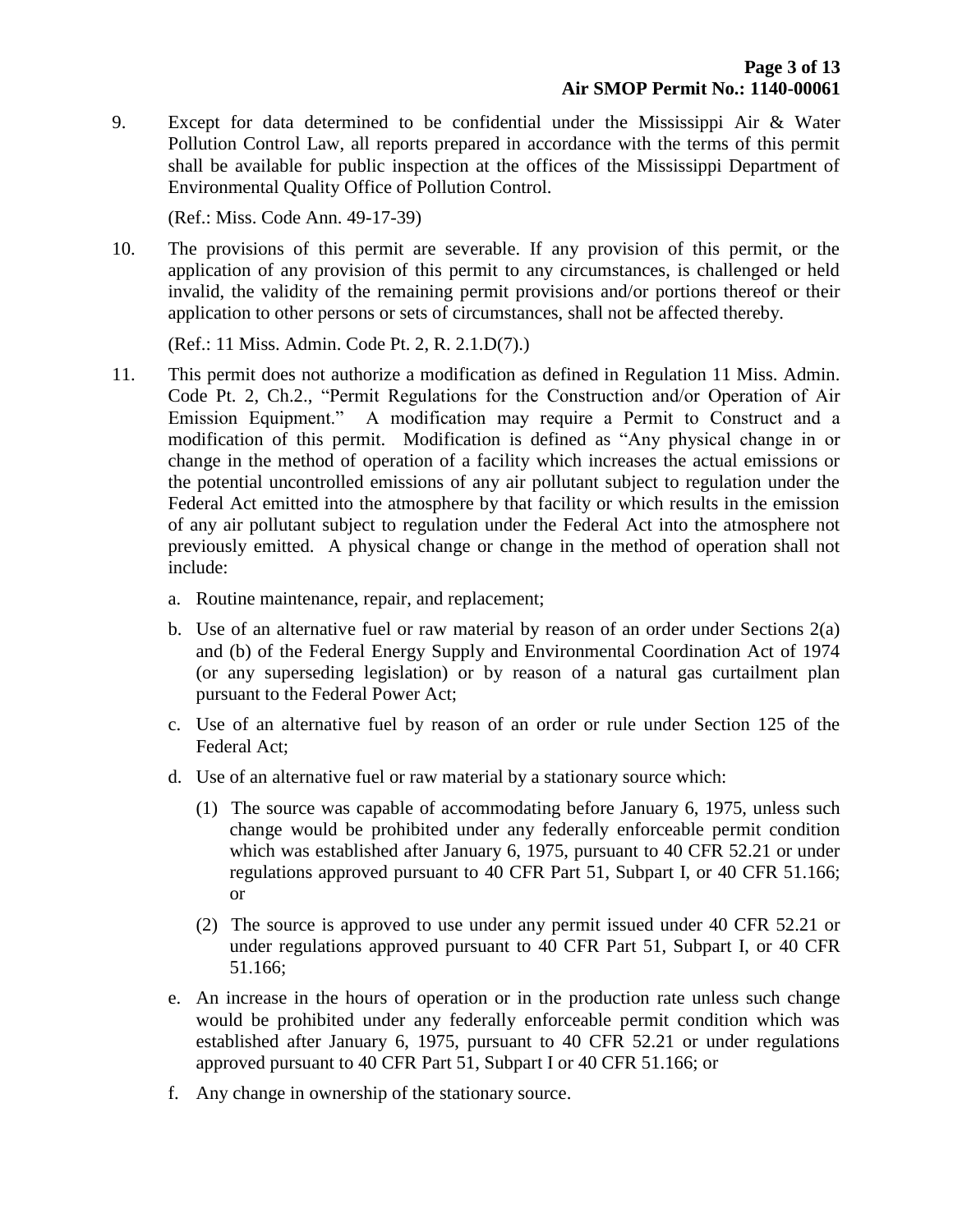(Ref.: 11 Miss. Admin. Code Pt. 2, R. 2.1.C(15).)

#### **B. GENERAL OPERATIONAL CONDITIONS**

1. Should the Executive Director of the Mississippi Department of Environmental Quality declare an Air Pollution Emergency Episode, the permittee will be required to operate in accordance with the permittee's previously approved Emissions Reduction Schedule or, in the absence of an approved schedule, with the appropriate requirements specified in Regulation, 11 Miss. Admin. Code Pt. 2, "Regulations for the Prevention of Air Pollution Emergency Episodes" for the level of emergency declared.

(Ref.: 11 Miss. Admin. Code Pt. 2, R. 2.10.)

2. Any diversion from or bypass of collection and control facilities is prohibited, except as provided for in 11 Miss. Admin. Code Pt. 2, R. 1.10., "Air Emission Regulations for the Prevention, Abatement, and Control of Air Contaminants."

(Ref.: 11 Miss. Admin. Code Pt. 2, R. 1.10.)

3. Solids removed in the course of control of air emissions shall be disposed of in a manner such as to prevent the solids from becoming windborne and to prevent the materials from entering State waters without the proper environmental permits.

(Ref.: Miss. Code Ann. 49-17-29 1.a(i and ii))

- 4. Except as otherwise specified herein, the permittee shall be subject to the following provisions with respect to upsets, startups, and shutdowns.
	- a. Upsets
		- (1) For an upset defined in 11 Miss. Admin. Code Pt. 2, R. 1.2., the Commission may pursue an enforcement action for noncompliance with an emission standard or other requirement of an applicable rule, regulation, or permit. In determining whether to pursue enforcement action, and/or the appropriate enforcement action to take, the Commission may consider whether the source has demonstrated through properly signed contemporaneous operating logs or other relevant evidence the following:
			- (i) An upset occurred and that the source can identify the cause(s) of the upset;
			- (ii) The source was at the time being properly operated;
			- (iii) During the upset the source took all reasonable steps to minimize levels of emissions that exceeded the emission standard or other requirement of an applicable rule, regulation, or permit;
			- (iv) That within 5 working days of the time the upset began, the source submitted a written report to the Department describing the upset, the steps taken to mitigate excess emissions or any other noncompliance, and the corrective actions taken and;
			- (v) That as soon as practicable but no later than 24 hours of becoming aware of an upset that caused an immediate adverse impact to human health or the environment beyond the source boundary or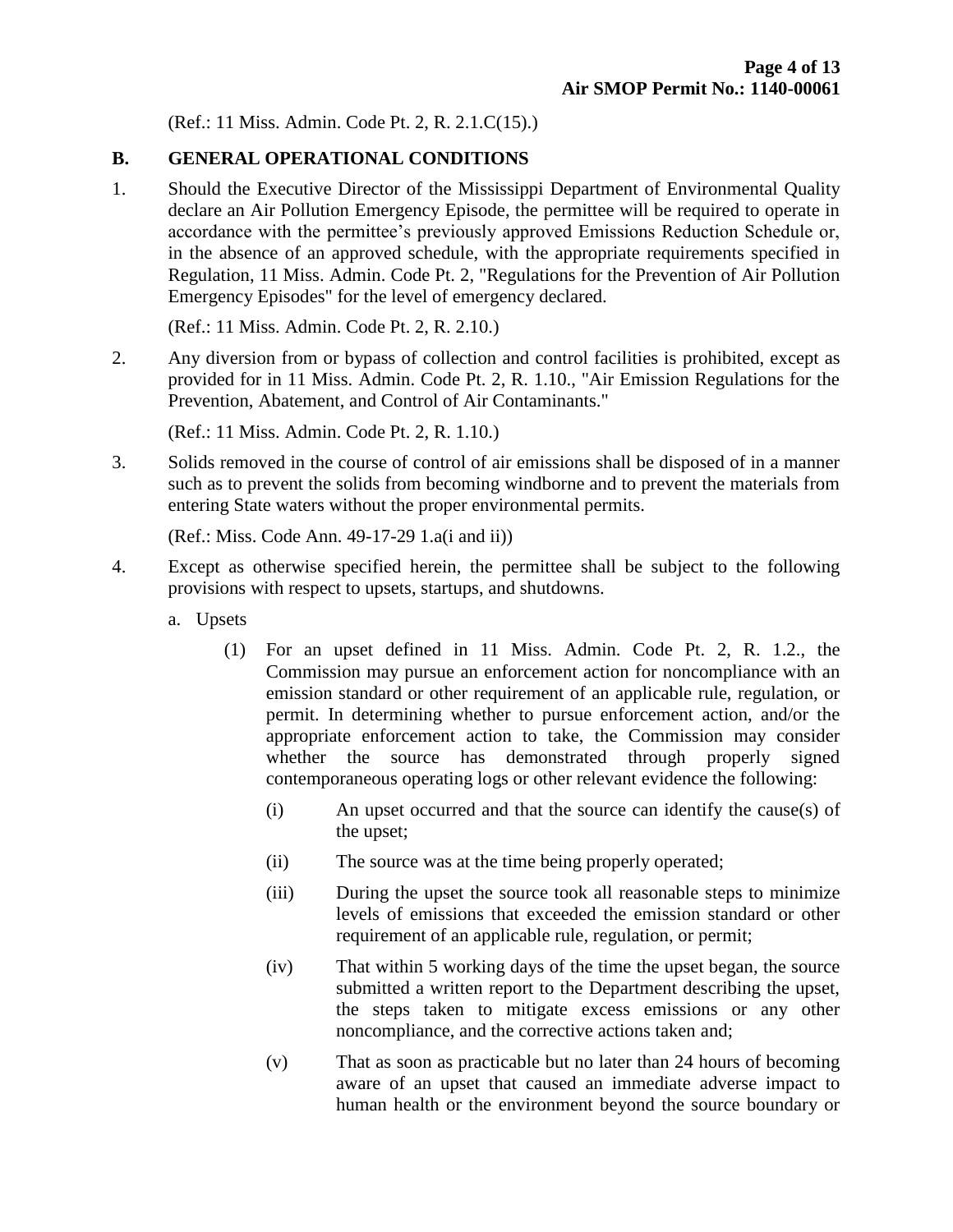caused a general nuisance to the public, the source provided notification to the Department.

- (2) In any enforcement proceeding by the Commission, the source seeking to establish the occurrence of an upset has the burden of proof.
- (3) This provision is in addition to any upset provision contained in any applicable requirement.
- (4) These upset provisions apply only to enforcement actions by the Commission and are not intended to prohibit EPA or third party enforcement actions.
- b. Startups and Shutdowns (as defined by 11 Miss. Admin. Code Pt. 2, R. 1.2.)
	- (1) Startups and shutdowns are part of normal source operation. Emission limitations apply during startups and shutdowns unless source specific emission limitations or work practice standards for startups and shutdowns are defined by an applicable rule, regulation, or permit.
	- (2) Where the source is unable to comply with existing emission limitations established under the State Implementation Plan (SIP) and defined in this regulation, 11 Mississippi Administrative Code, Part 2, Chapter 1, the Department will consider establishing source specific emission limitations or work practice standards for startups and shutdowns. Source specific emission limitations or work practice standards established for startups and shutdowns are subject to the requirements prescribed in 11 Miss. Admin. Code Pt. 2, R. 1.10.B(2)(a) through (e).
	- (3) Where an upset as defined in Rule 1.2 occurs during startup or shutdown, see the upset requirements above.

(Ref.: 11 Miss. Admin. Code Pt. 2, R. 1.10.)

- 5. Compliance Testing: Regarding compliance testing:
	- a. The results of any emissions sampling and analysis shall be expressed both in units consistent with the standards set forth in any Applicable Rules and Regulations or this permit and in units of mass per time.
	- b. Compliance testing will be performed at the expense of the permittee.
	- c. Each emission sampling and analysis report shall include but not be limited to the following:
		- (1) Detailed description of testing procedures;
		- (2) Sample calculation(s);
		- (3) Results; and
		- (4) Comparison of results to all Applicable Rules and Regulations and to emission limitations in the permit.

(Ref.: 11 Miss. Admin. Code Pt. 2, R. 2.6.B(3), (4), and (6).)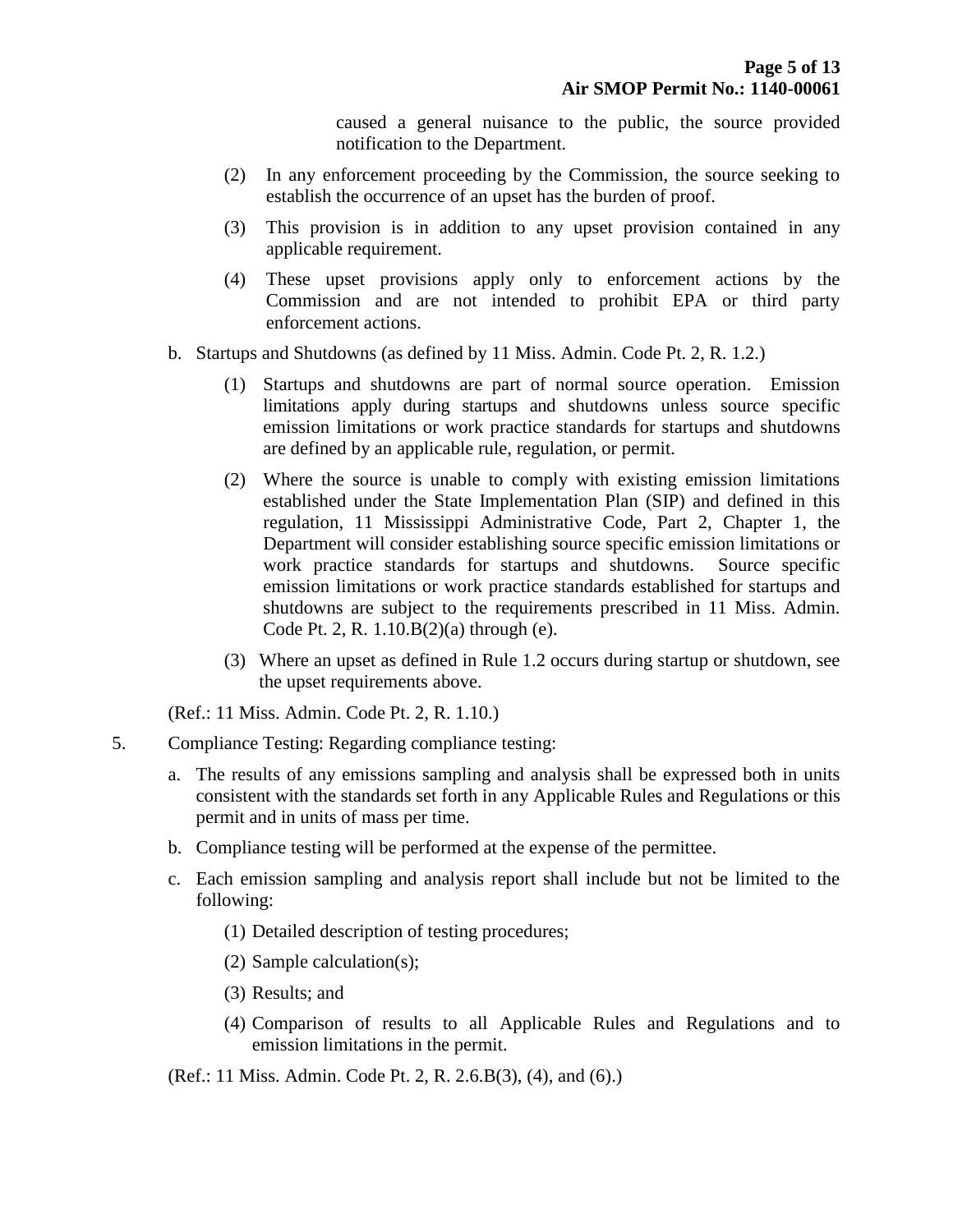#### **C. PERMIT RENEWAL / MODIFICATION / TRANSFER / TERMINATION**

1. For renewal of this permit, the applicant shall make application not less than one-hundred eighty (180) days prior to the expiration date of the permit substantiated with current emissions data, test results or reports or other data as deemed necessary by the Mississippi Environmental Quality Permit Board. If the applicant submits a timely and complete application pursuant to this paragraph and the Permit Board, through no fault of the applicant, fails to act on the application on or before the expiration date of the existing permit, the applicant shall continue to operate the stationary source under the terms and conditions of the expired permit, which shall remain in effect until final action on the application is taken by the Permit Board. Permit expiration terminates the source's ability to operate unless a timely and complete renewal application has been submitted.

(Ref.: 11 Miss. Admin. Code Pt. 2, R. 2.8.)

2. The permittee shall furnish to the DEQ within a reasonable time any information the DEQ may request in writing to determine whether cause exists for modifying, revoking and reissuing, or terminating the permit or to determine compliance with the permit. Upon request, the permittee shall also furnish to the DEQ copies of records required to be kept by the permit or, for information claimed to be confidential, the permittee shall furnish such records to the DEQ along with a claim of confidentiality. The permittee may furnish such records directly to the Administrator along with a claim of confidentiality.

(Ref.: 11 Miss. Admin. Code Pt. 2, R. 2.2.B(15)(d).)

3. The permit and/or any part thereof may be modified, revoked, reopened, and reissued, or terminated for cause. Sufficient cause for a permit to be reopened shall exist when an air emissions stationary source becomes subject to Title V. The filing of a request by the permittee for a permit modification, revocation and reissuance, or termination, or of a notification of planned changes or anticipated noncompliance does not stay any permit condition.

(Ref.: 11 Miss. Admin. Code Pt. 2, R. 2.2.B(15)(b).)

- 4. After notice and opportunity for a hearing, this permit may be modified, suspended, or revoked in whole or in part during its term for cause including, but not limited to:
	- a. Persistent violation of any terms or conditions of this permit.
	- b. Obtaining this permit by misrepresentation or failure to disclose fully all relevant facts; or
	- c. A change in federal, state, or local laws or regulations that require either a temporary or permanent reduction or elimination of previously authorized air emission.

(Ref.: 11 Miss. Admin. Code Pt. 2, R. 2.2.C.)

5. This permit may only be transferred upon approval of the Mississippi Environmental Quality Permit Board.

(Ref.: 11 Miss. Admin. Code Pt. 2, R. 2.16.B.)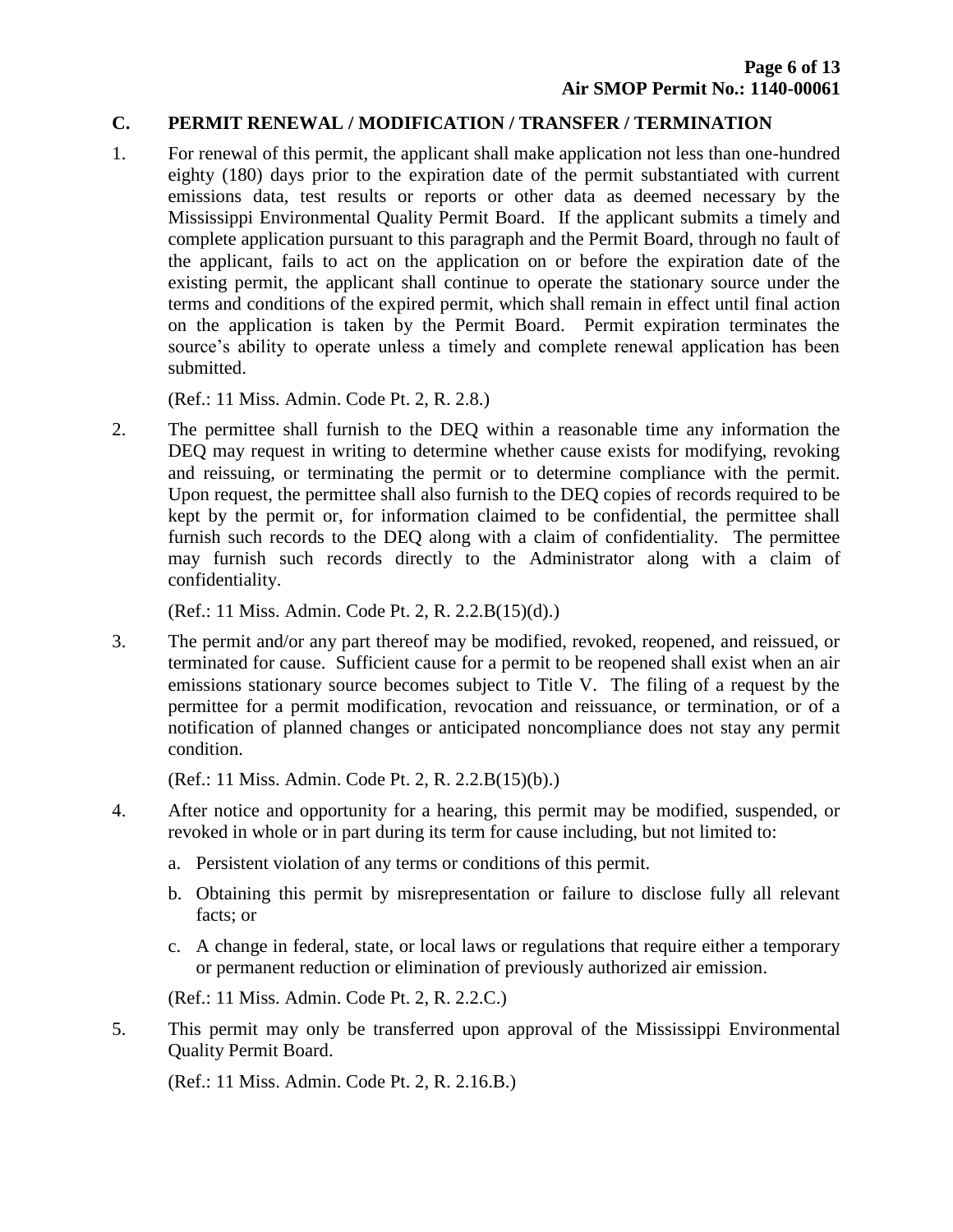#### **SECTION 2 EMISSION POINT DESCRIPTION**

The permittee is authorized to operate air emissions equipment, as described in the following table.

| <b>Emission</b><br>Point | <b>Description</b>                                                 |  |
|--------------------------|--------------------------------------------------------------------|--|
| $AA-001$                 | 10.5 MMBTU/hr natural gas-fired, low $NOX$ boiler                  |  |
| $AA-002$                 | 16.5 MMBTU/hr natural gas-fired, low $NOX$ water heater            |  |
| $AA-003$                 | $0.4$ MMBTU/hr natural gas-fired, low NO <sub>X</sub> steam tunnel |  |
| $AA-004$                 | 1.8 MMBTU/hr natural gas-fired dryer #1                            |  |
| $AA-005$                 | 1.8 MMBTU/hr natural gas-fired dryer #2                            |  |
| $AA-006$                 | 1.8 MMBTU/hr natural gas-fired dryer #3                            |  |
| $AA-007$                 | 1.8 MMBTU/hr natural gas-fired dryer #4                            |  |
| $AA-008$                 | 1.8 MMBTU/hr natural gas-fired dryer #5                            |  |
| $AA-009$                 | 1.8 MMBTU/hr natural gas-fired dryer #6                            |  |
| $AA-010$                 | 2.5 MMBTU/hr natural gas-fired dryer #7                            |  |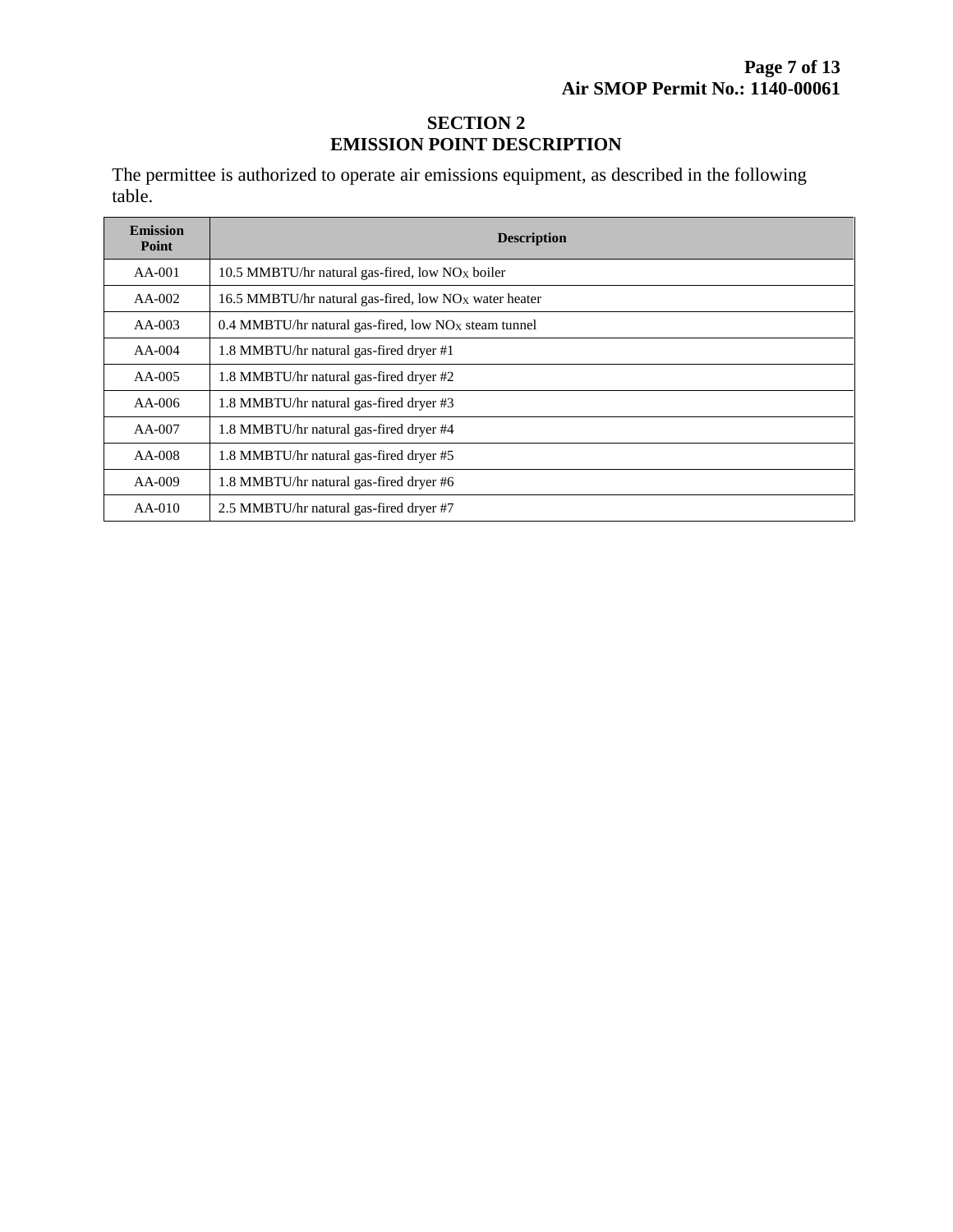| <b>Emission</b><br>Point | <b>Applicable Requirement</b>                                                                                                          | <b>Condition</b><br>Number(s) | Pollutant/<br><b>Parameter</b> | <b>Limitation/Standard</b>                                                |
|--------------------------|----------------------------------------------------------------------------------------------------------------------------------------|-------------------------------|--------------------------------|---------------------------------------------------------------------------|
| Facility<br>Wide         | 11 Miss. Admin. Code Pt. 2, R.<br>$2.2.B(10)$ .                                                                                        | 3.1                           | <b>VOC</b>                     | $\leq$ 99.0 tons/year                                                     |
|                          |                                                                                                                                        | 3.2                           | <b>HAP</b>                     | $\leq$ 24.0 tons/year of total HAP, $\leq$ 9.0<br>tons/year of single HAP |
|                          |                                                                                                                                        | 3.3                           | Laundry                        | $\leq$ 100,000 lb of shop towels/year                                     |
|                          |                                                                                                                                        | 3.4                           | Fuel                           | Natural Gas Only                                                          |
|                          | 11 Miss. Admin. Code Pt. 2, R.<br>1.3.A.                                                                                               | 3.5                           | Opacity                        | ${}<$ 40%                                                                 |
|                          | 11 Miss. Admin. Code Pt. 2, R.<br>1.3.B.                                                                                               | 3.6                           | Equivalent<br>Opacity          |                                                                           |
|                          | 11 Miss. Admin. Code Pt. 2, R.<br>$1.3.D(1)(b)$ .                                                                                      | 3.7                           | PM<br>(filterable<br>only)     | $E = 0.8808 \times 1^{-0.1667}$                                           |
|                          | 11 Miss. Admin. Code Pt. 2, R.<br>$1.3.D(1)(a)$ .                                                                                      | 3.8                           | <b>PM</b>                      | 0.6 lbs/MMBTU                                                             |
|                          | 11 Miss. Admin. Code Pt. 2, R.<br>$1.4.A(1)$ .                                                                                         | 3.9                           | SO <sub>2</sub>                | 4.8 lbs/MMBTU                                                             |
| $AA-001$                 | 40 CFR 60, Subpart Dc (Standards)<br>of Performance for Small<br>Industrial-Commercial-Institutional<br><b>Steam Generating Units)</b> | 3.10                          | Operation                      | Applicability                                                             |
|                          | 40 CFR $60.40c(a)$ , Subpart Dc                                                                                                        |                               |                                |                                                                           |

#### **SECTION 3 EMISSION LIMITATIONS AND STANDARDS**

- 3.1 For the entire facility, the permittee shall not emit more than 99.0 tons per year (tons/yr) of volatile organic compounds (VOC), determined for each consecutive 12-month period on a rolling monthly basis. (Ref.: 11 Miss. Admin. Code Pt. 2, R. 2.2.B(10).)
- 3.2 For the entire facility, the permittee shall not emit more than 24.0 tons per year (tons/yr) of total combined HAPs and no more than 9.0 tons/yr of any single HAP as determined for each consecutive 12-month period. (Ref.: 11 Miss. Admin. Code Pt. 2, R. 2.2.B(10).)
- 3.3 For the entire facility, the permittee shall not process more than 100,000 pounds of shop towels as determined for each consecutive 12-month period. (Ref.: 11 Miss. Admin. Code Pt. 2, R. 2.2.B(10).)
- 3.4 For the entire facility, the permittee shall limit fuel usage to natural gas. (Ref.: 11 Miss. Admin. Code Pt. 2, R. 2.2.B(10).)
- 3.5 For the entire facility, except as otherwise specified or limited herein, the permittee shall not cause, permit, or allow the emission of smoke from a point source into the open air from any manufacturing, industrial, commercial, or waste disposal process which exceeds forty (40) percent opacity subject to the exceptions provided in (a)  $\&$  (b).
	- (a) Startup operations may produce emissions which exceed 40% opacity for up to fifteen (15) minutes per startup in any one hour and not to exceed three (3) startups per stack in any twenty-four (24) hour period.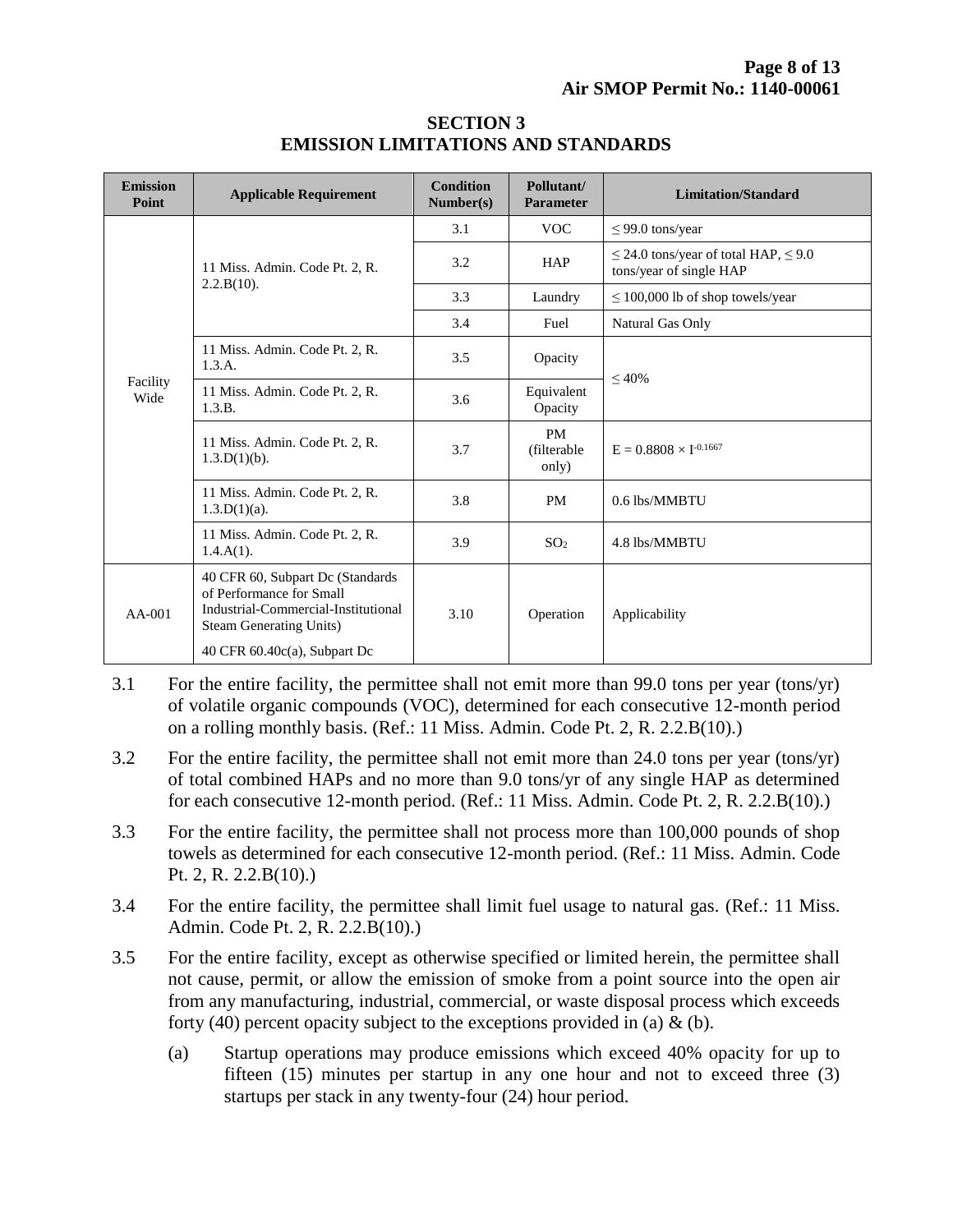(b) Emissions resulting from soot blowing operations shall be permitted provided such emissions do not exceed 60% opacity and provided further that the aggregate duration of such emissions during any twenty-four (24) hour period does not exceed ten (10) minutes per billion BTU gross heating value of fuel any one hours.

(Ref.: 11 Miss. Admin. Code Pt. 2, R. 1.3.A.)

- 3.6 For the entire facility, except as otherwise specified or limited herein, the permittee shall not cause, allow, or permit the discharge into the ambient air from any point source or emissions, any air contaminant of such opacity as to obscure an observer's view to a degree in excess of 40% opacity, equivalent to that provided in Condition 3.5. This shall not apply to vision obscuration caused by uncombined water droplets. (Ref.: 11 Miss. Admin. Code Pt. 2, R. 1.3.B.)
- 3.7 For the entire facility, the permittee shall not exceed the maximum permissible emission rate of ash and/or particulate matter from fossil fuel burning installations of equal to or greater than 10 million BTU per hour heat input as determined by the relationship  $E =$  $0.8808 \times 1^{0.1667}$ , where "E" is the emission rate in pounds per million BTU per hour heat input and "I" is the heat input in millions of BTU per hour. (Ref.: 11 Miss. Admin. Code Pt. 2, R. 1.3.D(1)(b).)
- 3.8 For the entire facility, the permittee shall not exceed the maximum permissible emission rate of ash and/or particulate matter of 0.6 pounds per million BTU per hour heat input from fossil fuel burning installations of less than 10 million BTU per hour heat input. (Ref.: 11 Miss. Admin. Code Pt. 2, R. 1.3.D(1)(a).)
- 3.9 For the entire facility, the permittee shall not exceed the maximum discharge of sulfur oxides of 4.8 pounds (measured as sulfur dioxide) per million BTU heat input from fuel burning installations in which the fuel is burned to produce heat or power by indirect heat transfer. (Ref.: 11 Miss. Admin. Code Pt. 2, R. 1.4.A(1).)
- 3.10 For Emission Point AA-001, the permittee is subject to and shall comply with the applicable requirements of the New Source Performance Standards specified in 40 CFR 60, Subpart Dc (Standards of Performance for Small Industrial-Commercial-Institutional Steam Generating Units), and in 40 CFR 60, Subpart A (General Provisions). (Ref.: 40 CFR 60.40c(a), Subpart Dc)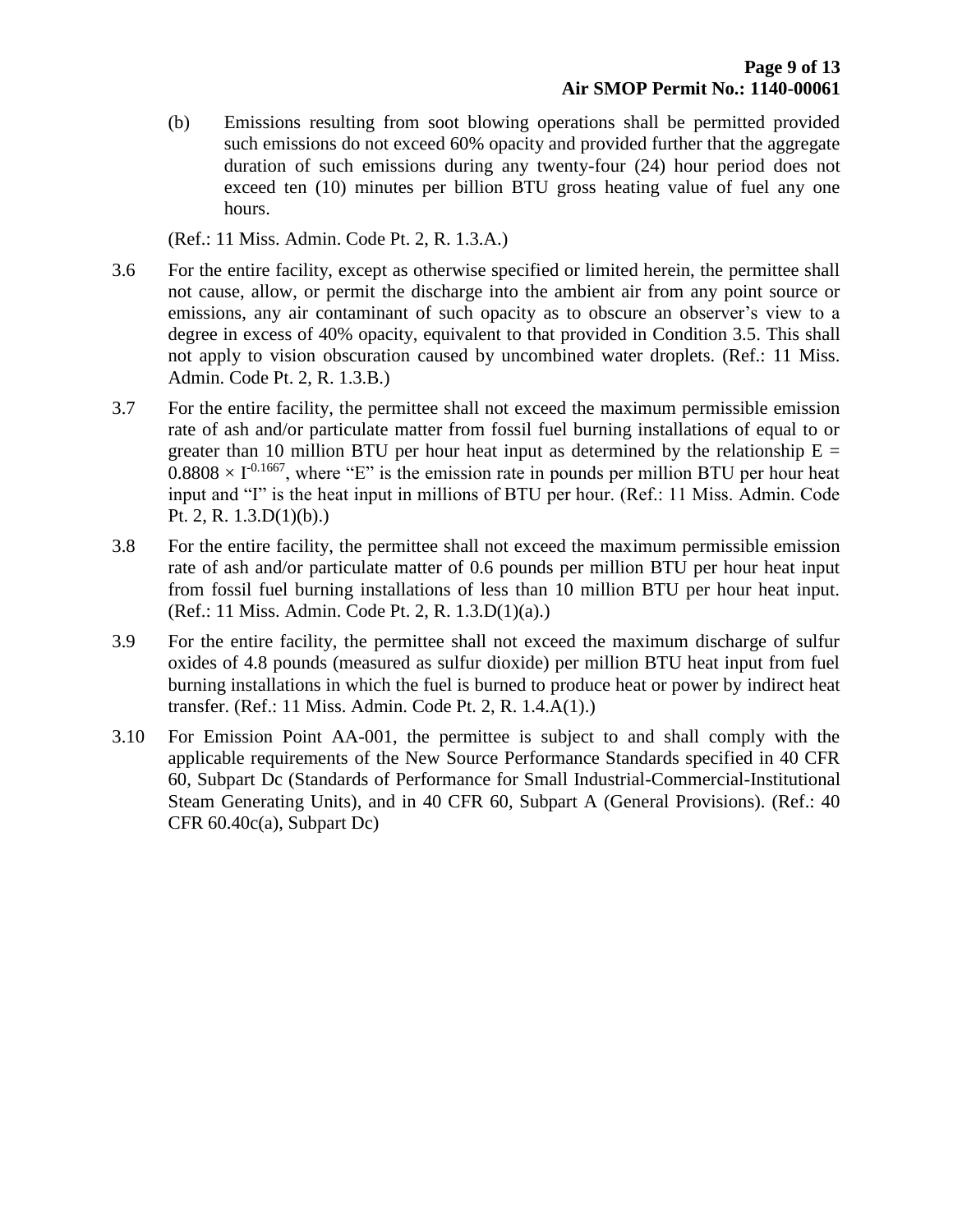#### **SECTION 4 WORK PRACTICES**

This section was intentionally left blank since no work practice standards apply to this permit action.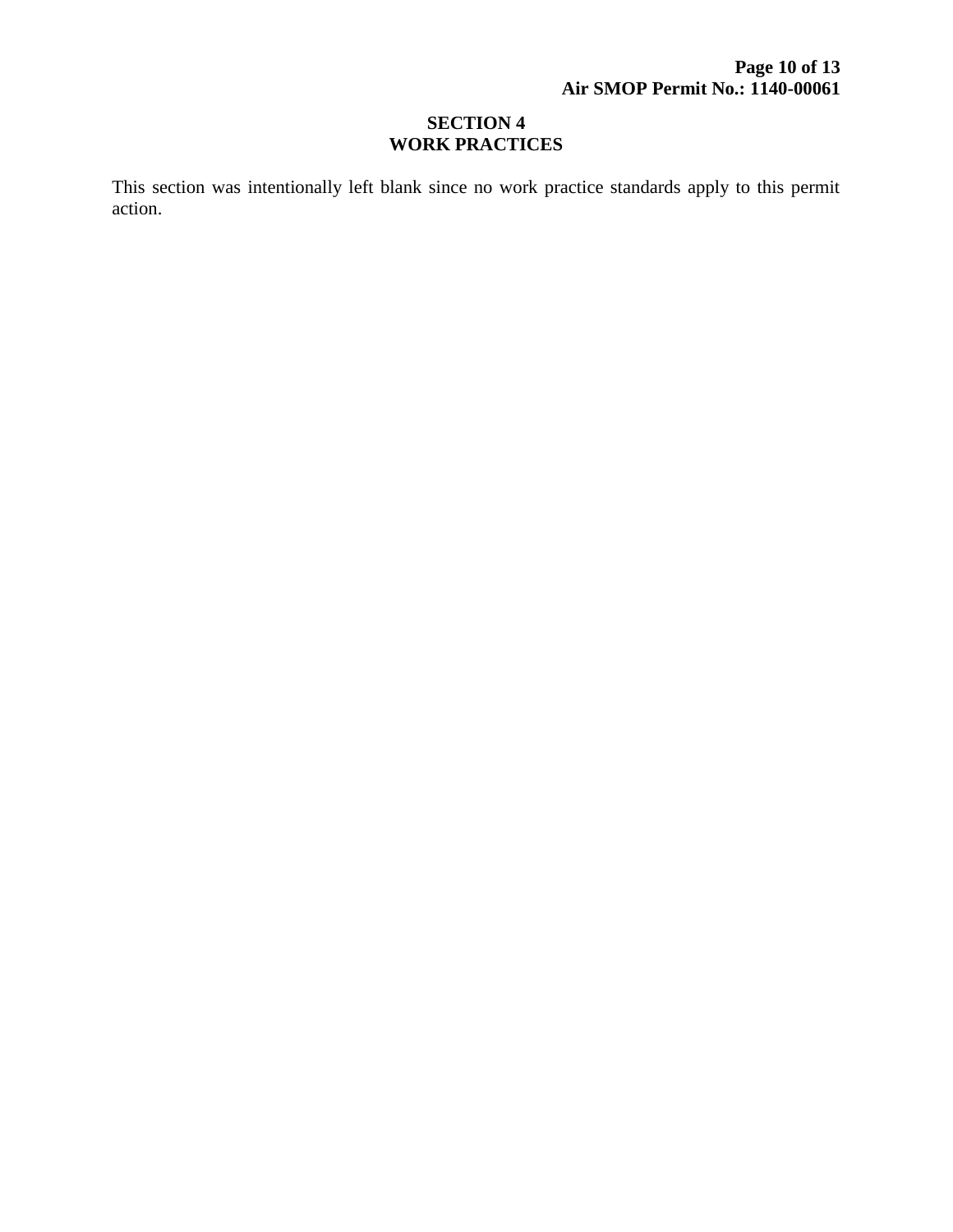| <b>Emission</b><br>Point | <b>Applicable Requirement</b>                                                                                                                                                           | Condition<br>Number(s) | Pollutant/<br><b>Parameter</b> | <b>Monitoring/Recordkeeping Requirement</b>            |
|--------------------------|-----------------------------------------------------------------------------------------------------------------------------------------------------------------------------------------|------------------------|--------------------------------|--------------------------------------------------------|
| Facility<br>Wide         | 11 Miss. Admin. Code Pt. 2, R. 2.9.                                                                                                                                                     | 5.1                    | Recordkeeping                  | Maintain records for a minimum of five (5)<br>years.   |
|                          | 11 Miss. Admin. Code Pt. 2, R.<br>$2.2.B(11)$ .                                                                                                                                         | 5.2                    |                                | Facility wide record keeping requirements              |
|                          | 40 CFR 60, Subpart Dc (Standards<br>of Performance for Small Industrial-<br>Commercial-Institutional Steam<br><b>Generating Units</b> )<br>40 CFR $60.48c(g)(2)$ and (i),<br>Subpart Dc | 5.3                    | Fuel                           | Record and maintain record amount of fuel<br>combusted |
| $AA-001$                 | 40 CFR 60.48c(e)(11), Subpart Dc                                                                                                                                                        | 5.4                    |                                | Maintain records of fuel supplier<br>certifications    |

#### **SECTION 5 MONITORING AND RECORDKEEPING REQUIREMENTS**

- 5.1 For the entire facility, the permittee shall retain all required records, monitoring data, supporting information and reports for a period of at least five (5) years from the date of the monitoring sample, measurement, report, or application. Support information includes all calibration and maintenance records, all original strip-chart recordings or other data for continuous monitoring instrumentation, and copies of all reports required by this permit. Copies of such records shall be submitted to MDEQ as required by Applicable Rules and Regulations or this permit upon request. (Ref.: 11 Miss. Admin. Code Pt. 2, R. 2.9.)
- 5.2 For the entire facility, the permittee shall demonstrate compliance with the limitations specified in Section 3 by maintaining the following records:
	- (a) The amount of VOC, individual HAP, and total HAP emitted, in tons per year, on a monthly basis for each consecutive 12-month period on a rolling basis.
	- (b) The amount of shop towels processed, in pounds per year, on a monthly basis for each consecutive 12-month period on a rolling basis.

(Ref.: 11 Miss. Admin. Code Pt. 2, R. 2.2.B(11).)

- 5.3 For the entire facility, the permittee shall record and maintain records of the amount of fuel combusted during each calendar month). All records required under this section shall be maintained by the owner or operator of the affected facility for a period of two years following the date of such record. (Ref.: 40 CFR 60.48c(g)(2) and (i), Subpart Dc)
- 5.4 For Emission Point AA-001, the permittee shall record and maintain records of the fuel supplier certifications for periods of firing natural gas. (Ref.:  $40 \text{ CFR } 60.48c(e)(11)$ , Subpart Dc)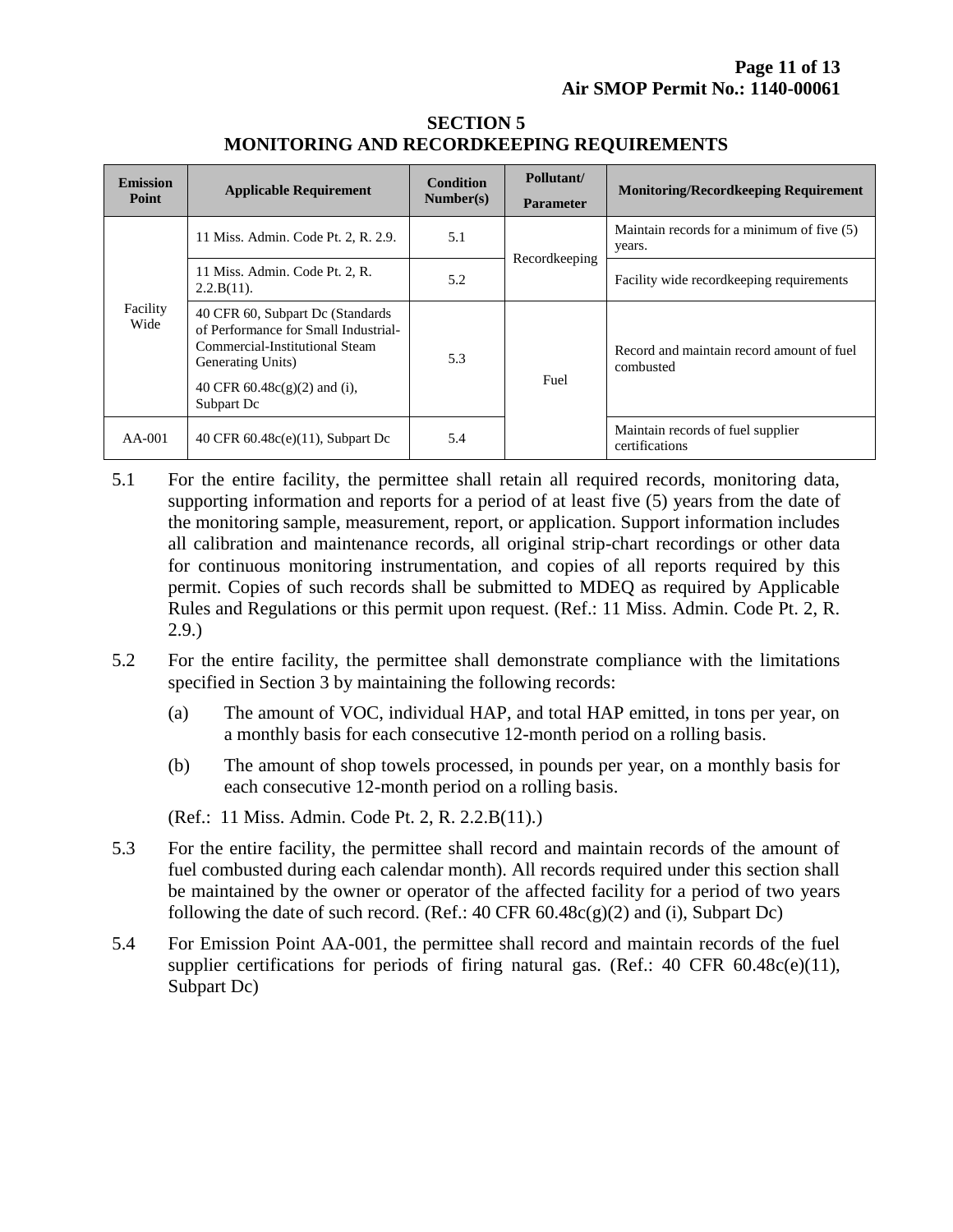| <b>Emission</b><br>Point | <b>Applicable Requirement</b>                                                                                                                                      | <b>Condition</b><br>Number(s) | <b>Reporting Requirement</b>                                                     |  |
|--------------------------|--------------------------------------------------------------------------------------------------------------------------------------------------------------------|-------------------------------|----------------------------------------------------------------------------------|--|
| Facility<br>Wide         | 11 Miss. Admin. Code Pt. 2, R.<br>$2.2.B(11)$ .                                                                                                                    | 6.1                           | Report permit deviations within five (5) working days.                           |  |
|                          |                                                                                                                                                                    | 6.2                           | Submit certified semiannual monitoring report.                                   |  |
|                          |                                                                                                                                                                    | 6.3                           | All documents submitted to MDEO shall be certified by a<br>Responsible Official. |  |
| $AA-001$                 | 40 CFR 60, Subpart Dc (Standards<br>of Performance for Small Industrial-<br>Commercial-Institutional Steam<br>Generating Units)<br>40 CFR $60.48c(i)$ , Subpart Dc | 6.4                           | Reporting period for reports is each six-month period                            |  |
|                          | 40 CFR $60.48c(e)(11)$ and $(f)(4)$ ,<br>Subpart Dc                                                                                                                | 6.5                           | Reporting of fuel supplier certifications                                        |  |

#### **SECTION 6 REPORTING REQUIREMENTS**

- 6.1 For the entire facility, except as otherwise specified herein, the permittee shall report all deviations from permit requirements, including those attributable to upsets, the probable cause of such deviations, and any corrective actions or preventive measures taken. Said report shall be made within five (5) working days of the time the deviation began. (Ref.: 11 Miss. Admin. Code Pt. 2, R. 2.2.B(11).)
- 6.2 For the entire facility, except as otherwise specified herein, the permittee shall submit a certified semiannual synthetic minor monitoring report postmarked no later than the  $30<sup>th</sup>$ of January and the  $30<sup>th</sup>$  of July for the preceding six-month period. This report shall address any required monitoring specified in the permit. All instances of deviations from permit requirements must be clearly identified in the report. Where no monitoring data is required to be reported and/or there are no deviations to report, the report shall contain the appropriate negative declaration. (Ref.: 11 Miss. Admin. Code Pt. 2, R. 2.2.B(11).)
- 6.3 For the entire facility, the permittee shall submit any document required by this permit to be submitted to the MDEQ must contain a certification signed by a responsible official stating that, based on information and belief formed after reasonable inquiry, the statements and information in the document are true, accurate and complete. (Ref.: 11 Miss. Admin. Code Pt. 2, R. 2.2.B(11).)
- 6.4 For Emission Point AA-001, the permittee shall meet the reporting requirements in 40 CFR 60.48c. Reports shall be submitted to MDEQ in accordance with Condition 6.3 and include the following information for the fuel supplier certification:
	- (a) The name of the supplier of the fuel;
	- (b) The potential sulfur emissions rate of the fuel in ng/J heat input; and
	- (c) The method used to determine the potential sulfur emissions rate of the fuel.
	- (Ref.: 40 CFR 60.48c(j), Subpart Dc)
- 6.5 In addition to records of fuel supplier certification, the report shall include a certified statement signed by the owner or operator of the facility that the records of fuel supplier